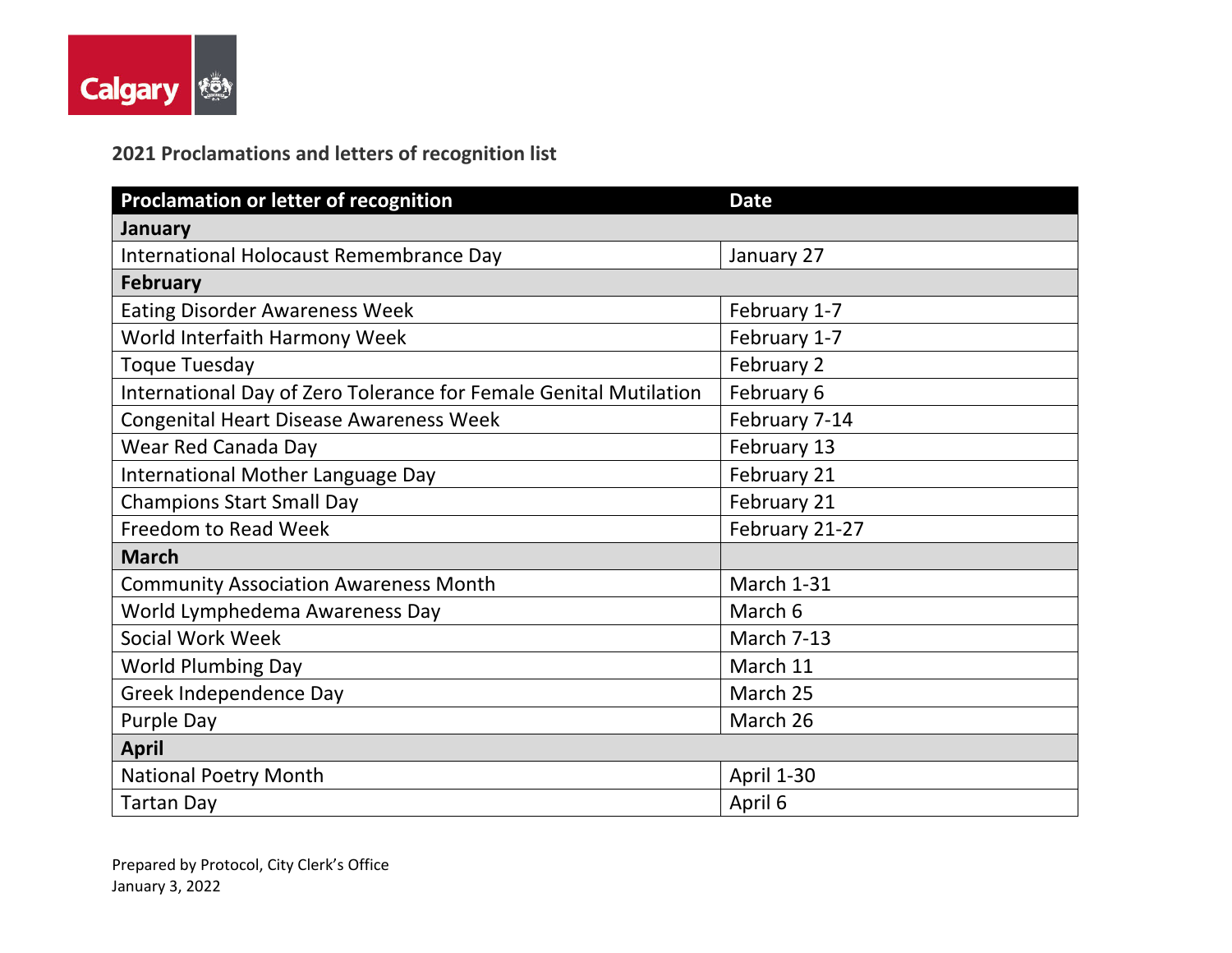

| <b>Green Shirt Day</b>                                                 | April 7            |
|------------------------------------------------------------------------|--------------------|
| National Public Safety Telecommunicators Week                          | April 11-17        |
| 40 <sup>th</sup> Anniversary of Calgary Catholic Immigration Society   | April 13           |
| <b>Bangla Heritage Week</b>                                            | April 14-20        |
| National Cleaning for a Reason Week                                    | <b>April 18-24</b> |
| Lights on Afterschool Alberta Day                                      | April 23           |
| <b>National Day of Mourning</b>                                        | April 28           |
| 90 <sup>th</sup> Anniversary of Beta Sigma Phi                         | April 30           |
| <b>May</b>                                                             |                    |
| <b>GBS and CIDP Awareness Month</b>                                    | May 1-31           |
| Huntington Disease Awareness Month                                     | May 1-31           |
| <b>International Internal Audit Awareness Month</b>                    | May 1-31           |
| Multiple Sclerosis Awareness Month                                     | May 1-31           |
| Polish Immigrant Day & Polish Constitution Day                         | May 2, 3           |
| <b>Goodwill Week</b>                                                   | May 3-9            |
| <b>Bike to Work Day</b>                                                | May 7              |
| 25 <sup>th</sup> Anniversary of Dogs with Wings Assistance Dog Society | <b>May 10</b>      |
| <b>National Public Works Week</b>                                      | May 16-22          |
| June                                                                   |                    |
| <b>Stroke Awareness Month</b>                                          | June 1-30          |
| 20 <sup>th</sup> Anniversary of Two Wheel View                         | June 1             |
| Intergenerational Day                                                  | June 1             |
| <b>Empathy Week</b>                                                    | June 1-7           |
| <b>Red Shirt Day</b>                                                   | June 2             |
| Seniors' Week                                                          | <b>June 7-13</b>   |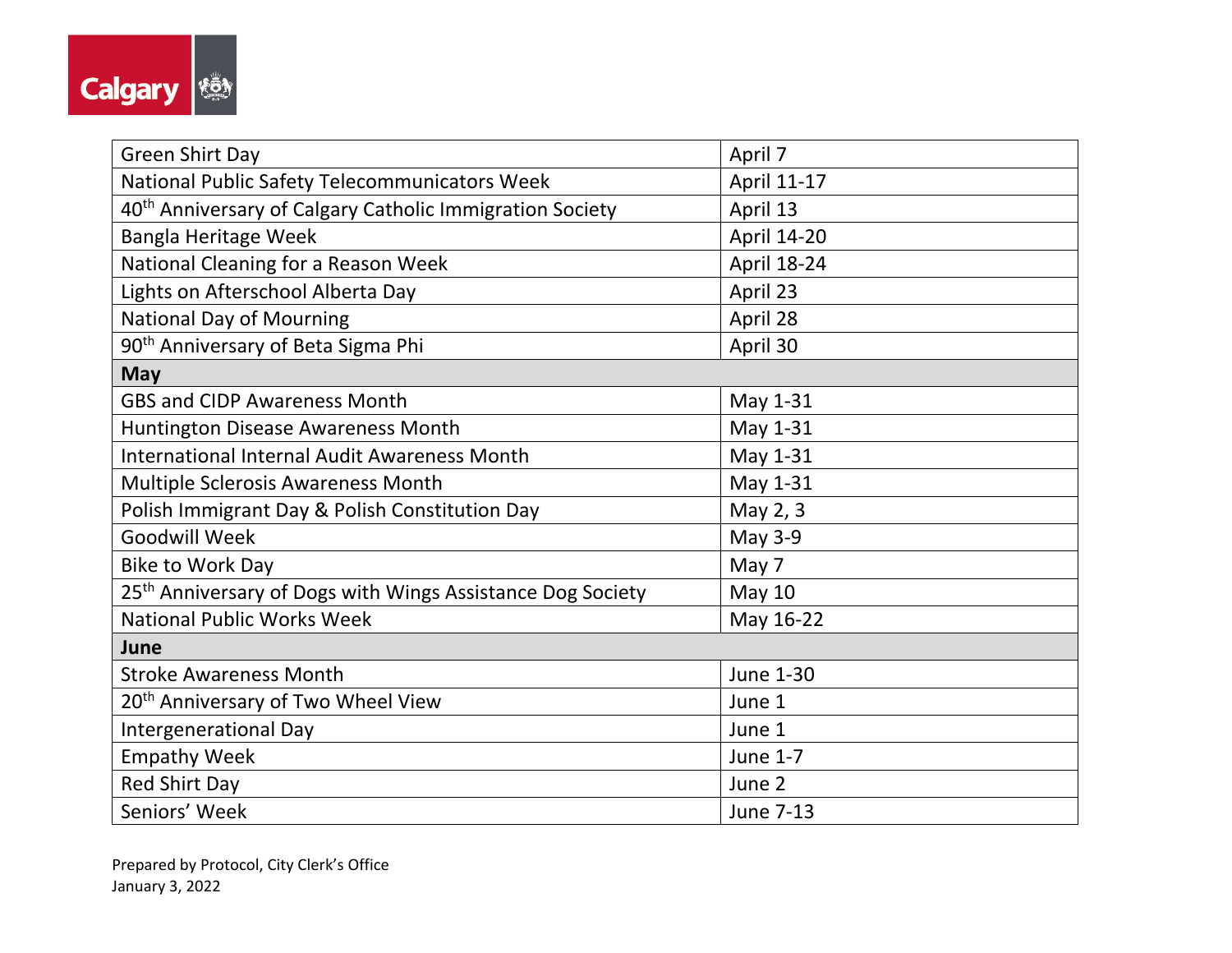

| <b>Action Anxiety Day</b>                                | June 10               |  |
|----------------------------------------------------------|-----------------------|--|
| Farmer's Day                                             | June 11               |  |
| Longest Day of SMILES                                    | June 20               |  |
| <b>Aboriginal Awareness Week</b>                         | June 21-27            |  |
| 25 <sup>th</sup> Anniversary of Business Link            | June 23               |  |
| July                                                     |                       |  |
| <b>Smart Irrigation Month</b>                            | <b>July 1-31</b>      |  |
| National Drowning Prevention Week                        | <b>July 18-24</b>     |  |
| <b>Historic Calgary Week</b>                             | July 23-August 2      |  |
| Peru Independence Day                                    | July 28               |  |
| <b>August</b>                                            |                       |  |
| 25 <sup>th</sup> Anniversary of the Expo Latino Festival | August 21             |  |
| Pride Week                                               | August 27-September 6 |  |
| September                                                |                       |  |
| <b>Arthritis Awareness Month</b>                         | September 1-30        |  |
| <b>Childhood Cancer Awareness Month</b>                  | September 1-30        |  |
| <b>Pulmonary Fibrosis Awareness Month</b>                | September 1-30        |  |
| United Way Month                                         | September 1-30        |  |
| International Women in Cyber Day                         | September 1           |  |
| Polycystic Kidney Disease Awareness Day                  | September 4           |  |
| Fetal Alcohol Spectrum Disorder Awareness Day            | September 9           |  |
| 30 <sup>th</sup> Anniversary of Green Fools Theatre      | September 11          |  |
| 2020 Olympian and Paralympian Salute Day                 | September 13          |  |
| <b>World Patient Safety Day</b>                          | September 17          |  |
| <b>Recovery Day</b>                                      | September 19          |  |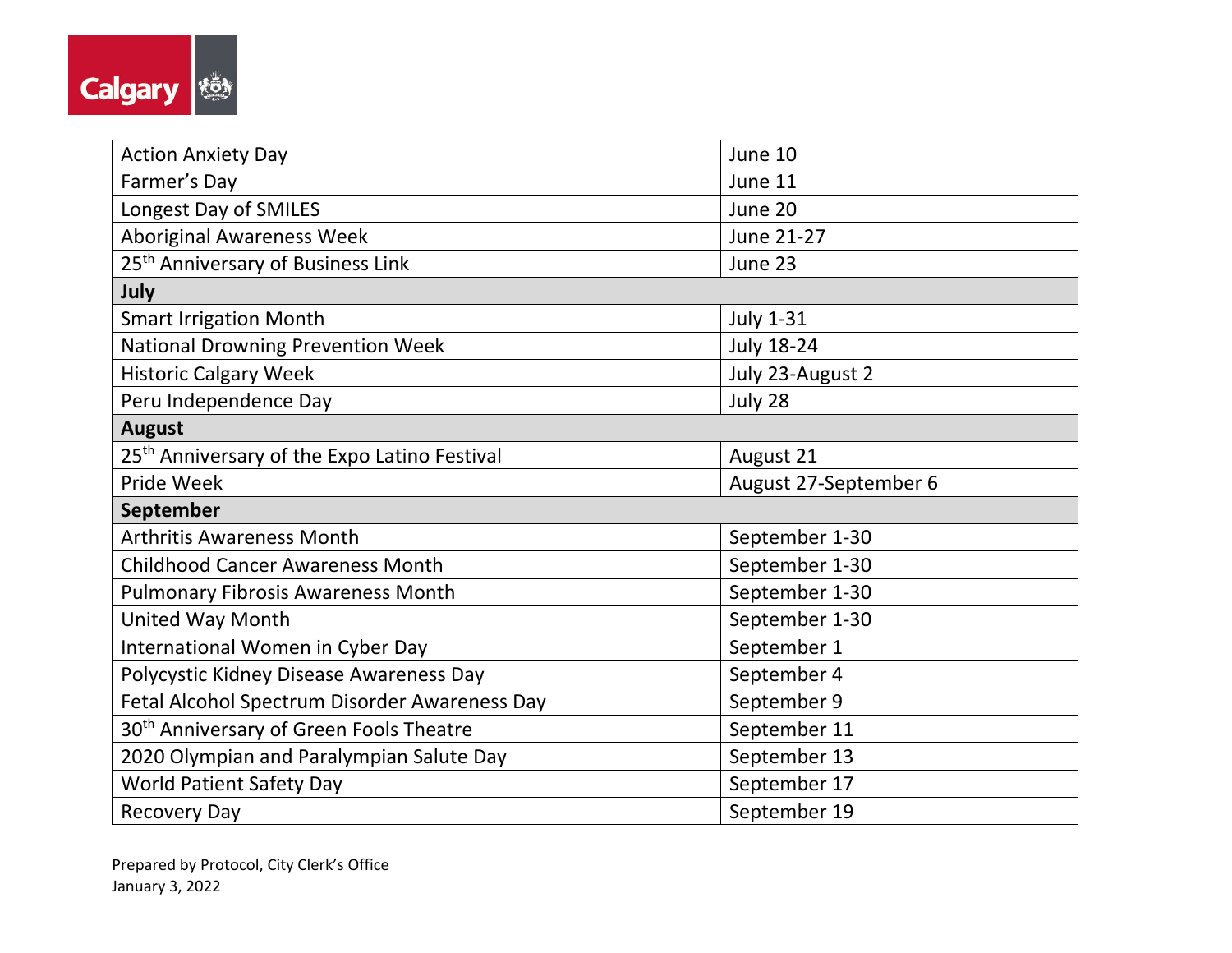

| <b>Rail Safety Week</b>                                        | September 20-26    |  |
|----------------------------------------------------------------|--------------------|--|
| Global Ismaili CIVIC Day                                       | September 26       |  |
| <b>International Translation Day</b>                           | September 30       |  |
| National Day for Truth and Reconciliation and Orange Shirt Day | September 30       |  |
| <b>October</b>                                                 |                    |  |
| <b>Child Abuse Prevention Month</b>                            | October 1-31       |  |
| <b>Disability Employment Awareness Month</b>                   | October 1-31       |  |
| <b>Dyslexia Awareness Month</b>                                | October 1-31       |  |
| <b>End Poverty Month</b>                                       | October 1-31       |  |
| <b>Occupational Therapy Month</b>                              | October 1-31       |  |
| <b>International Day of Older Persons</b>                      | October 1          |  |
| <b>Energy Efficiency Day</b>                                   | October 6          |  |
| <b>World Cerebral Palsy Day</b>                                | October 6          |  |
| <b>National Depression Screening Day</b>                       | October 7          |  |
| Pregnancy and Infant Loss Awareness Day                        | October 15         |  |
| <b>Waste Reduction Week</b>                                    | October 18-24      |  |
| Phelan-McDermid Syndrome Awareness Day                         | October 22         |  |
| <b>November</b>                                                |                    |  |
| <b>Family Violence Prevention Month</b>                        | November 1-30      |  |
| 25 <sup>th</sup> Anniversary of National Philanthropy Day      | November 15        |  |
| Métis Week and Louis Riel Day                                  | November 15-21, 16 |  |
| Women's Entrepreneurship Day                                   | November 19        |  |
| <b>Calgary Police Youth Foundation Week</b>                    | November 19-26     |  |
| Survivors of Suicide Loss Day                                  | November 27        |  |